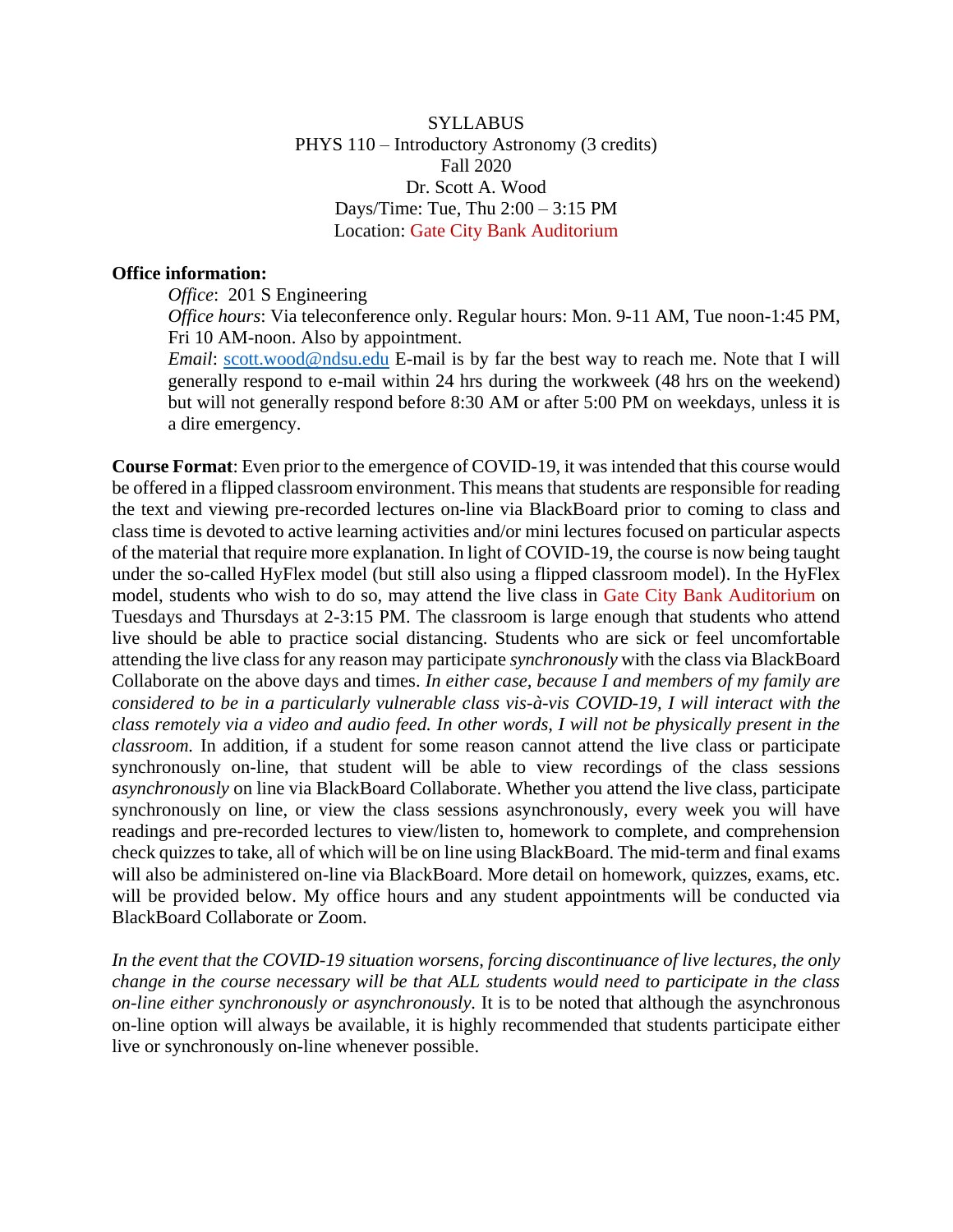**Course Description:** Qualitative (mostly) survey of past and current scientific understanding of the universe including constellations, planetary explorations, stellar evolution, galaxies, and origin of the universe. There will be a focus on the physical mechanisms behind star structure, planetary formation, and evolution of the universe. While you will be required to work with some equations and do some simple calculations, the level of mathematics required will be simple arithmetic and high-school algebra (plugging numbers into equations, rearranging simple equations, use of logarithms and exponents). Occasionally in the text or lecture material some basic geometry or trigonometry will be used but students will not have to employ these branches of mathematics. No calculus or higher mathematics will be used.

PHYS 110 has been approved for the Science and Technology category of the General Education requirements. Through active and engaged participation in this course students will be able to:

- *Comprehend concepts and methods of inquiry in science and technology, and their applications for society* (Outcome 5)
- *Integrate knowledge and ideas in a coherent and meaningful manner* (Outcome 6)

**Course Objectives:** The goal of this course is to provide students with knowledge and understanding of the basic principles of science and astronomy. Additionally, this course will help students attain an appreciation for the impact of astronomy on our society, history, and progress of the other sciences. By the end of the semester, successful students will be able to:

- 1) Describe and explain major concepts and theories in astronomy.
- 2) Evaluate evidence and arguments in astronomy and science more generally.
- 3) Distinguish science from pseudoscience.
- 4) Analyze data and interpret their meaning.
- 5) Describe major events in the history of astronomy and relate those to the development of modern astronomy.

**Prerequisite:** High-school algebra.

**Text/Course Materials**: No matter which option you are using to participate in the class sessions, you will need access to a computer with an internet connection so that you can access BlackBoard. If you will participate in the class sessions in the on-line synchronous mode, your computer will need to have a functioning microphone and ideally a functioning video camera.

As far as a textbook is concerned, I have selected an e-book that also provides you access to an online homework system and other learning resources. The title of the e-text is *Horizons: Exploring the* Universe, 14<sup>th</sup> edition by M. Seeds and D. Backman and it is published by Cengage Learning. You will be able to access the content the first day of class in Blackboard. The cost of your Inclusive Access item has been reduced to below-market prices and will be billed to your student account during the first week of class. Watch your NDSU email for more details closer to the start of the semester!

Those attending classes live should bring to class every day several blank sheets of paper, a writing implement, and a device with a calculator. Those participating on-line will also have to have the equivalent handy to participate in the activities.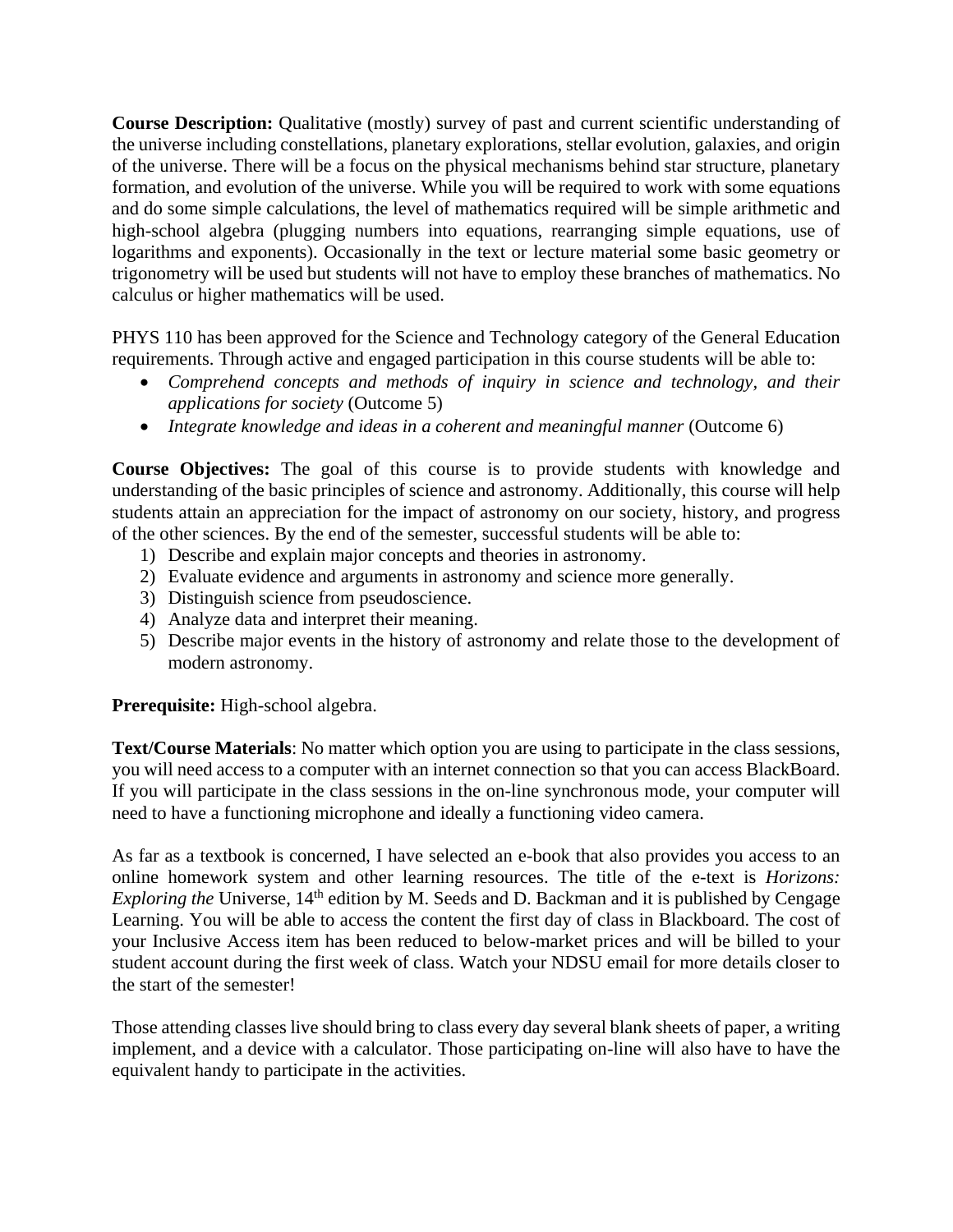## **Course Outline:**

The weekly schedule and topics to be covered are given below.

- Week 1 (Aug  $24 28$ ): Here and Now (Chapter 1)
- Week 2 (Aug 31 Sept 4): A User's Guide to the Sky (Chapter 2) and Cycles of the Sun and Moon (Chapter 3)
- Week 3 (Sept  $7 11$ ): The Origin of Modern Astronomy (Chapter 4)
- Week 4 (Sept  $14 18$ ): Light and Telescopes (Chapter 5) and Atoms and Spectra (Chapter 6)
- Week 5 (Sept  $21 25$ ): The Sun (Chapter 7)
- Week 6 (Sept 28 Oct 2): The Family of Stars (Chapter 8)
- Week 7 (Oct  $5 9$ ): The Formation and Structure of Stars (Chapter 9)
- Week 8 (Oct  $12 16$ ): The Deaths of Stars (Chapter 10) \*\*\*\* Boss Battle 1 \*\*\*\*
- Week 9 (Oct 19 23): Neutron Stars and Black Holes (Chapter 11)
- Week 10 (Oct 26 30): Modern Cosmology (Chapter 14)
- Week 11 (Nov  $2 6$ ): Origin of the Solar System and Extrasolar Planets (Chapter 15)
- Week 12 (Nov  $9 13$ ): Earth and Moon: Bases for Comparative Planetology (Chapter 16)
- Week 13 (Nov  $16 20$ ): Mercury, Venus, and Mars (Chapter 17)
- Week 14 (Nov 23 27): The Outer Solar System (Chapter 18)
- Week 15 (Nov 30 Dec 4): Meteorites, Asteroids, and Comets (Chapter 19) \*\*\*\* Boss Battle 2 \*\*\*\*
- Week 16 (Dec  $7 11$ ): Astrobiology: Life on Other Worlds (Chapter 20) Dead Week Finals Week (Dec  $14 - 18$ ) \*\*\*\* Final Boss Battle \*\*\*\*\*

**Communication**: Email correspondence should be considered the formal means of communication for this course. Please be aware of your tone, grammar, and sentence structure. Messages should include a salutation, e.g., "Hi Dr. Wood" but *not* "Hey" or "Dude". Messages will be responded to in a timeframe as indicated at the beginning of this syllabus. In return, I expect a similar response time from you when contacted. *All email messages should include 'PHYS 110' in the subject line.* Messages that do not conform to the above criteria will be ignored. For more information on effective emails, see<http://bit.ly/2bJzgiK>

Emails to Dr. Wood should be reserved for *specific grade-related concerns or personal issues.* General questions about how the course operates (logistics) or about course content should be posted to the *Question and Answer Discussion Forum* (Q&A Forum) on BlackBoard. This is located on the Assignments page. I will respond to your posts on the forum so that your peers can benefit from seeing the responses. In addition, your peers may post a reply if they are able to answer a particular question. If you have a question that is the same as one that has been posted on the Q&A Forum, please wait for Dr. Wood (or a student) to respond. DO NOT send an e-mail with the same question. Also, DO NOT post the same question on the O&A forum more than once (this means that if you have a question, make sure that the same question hasn't already been posted).

**Technical Support**: If you need assistance logging onto BlackBoard or any other NDSU account that you may need to access for this course or if you have any other technical computer questions, you are directed to contact the Information Technology staff via the HelpDesk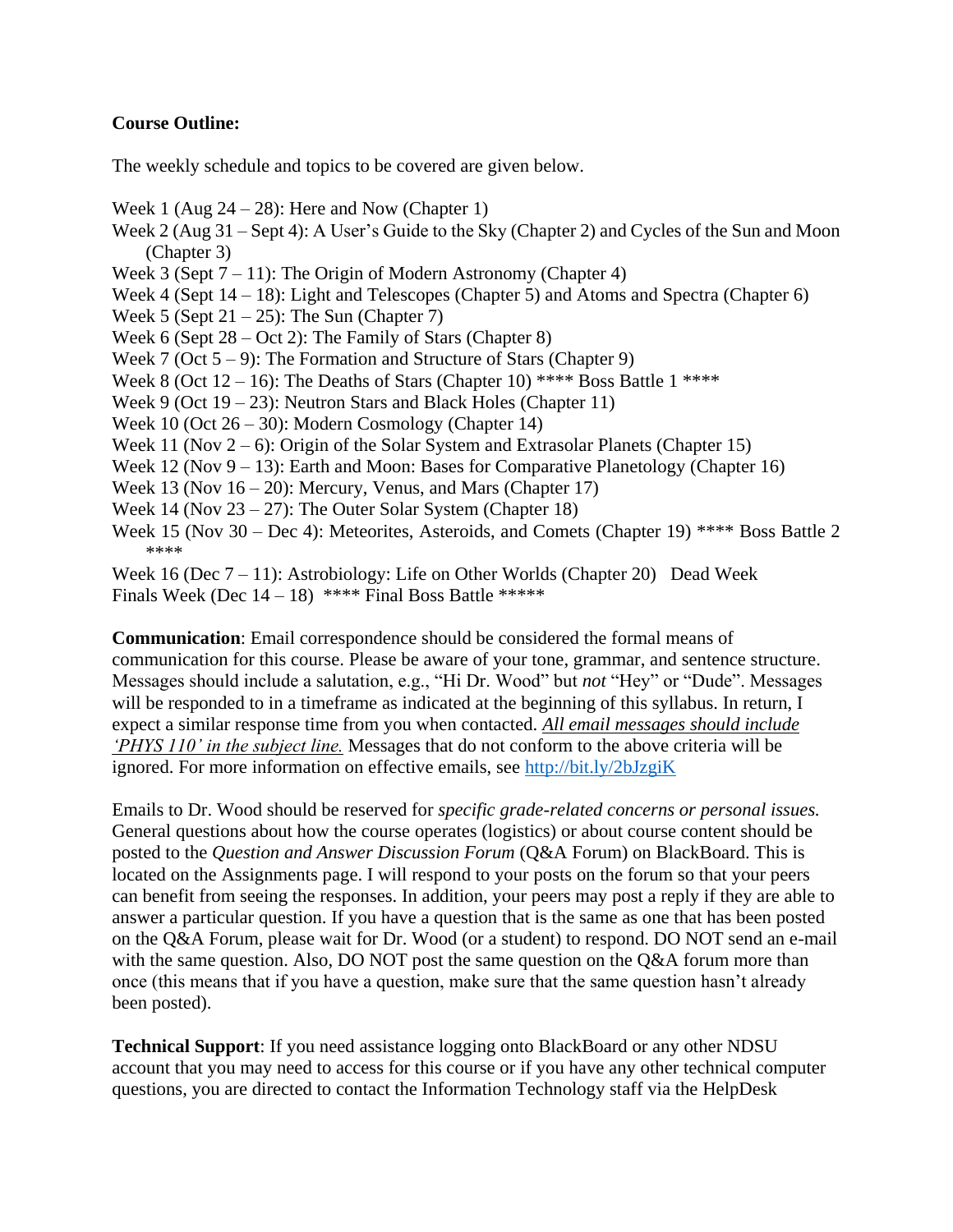[\(ndsu.helpdesk@ndsu.edu,](mailto:ndsu.helpdesk@ndsu.edu) 701-231-8685). If they cannot help you, they will be able to direct you to someone who can. You should contact Dr. Wood with questions about how to navigate the BlackBoard site for the course once you are logged in.

**Learner Assessment (or how you will earn a grade in this course)**: We will use a GAMEFUL LEARNING approach in PHYS 110, which has the following features:

- *Earning up*: During the course, you'll attempt missions and challenges to attain success. You earn experience points (XP) after successfully completing course tasks. Each accomplishment, whether small or large, earns XP so you can level up.
- *Increased autonomy*: As the learner, you choose how to demonstrate learning and how you want to engage with the course content. There are multiple missions and challenges that offer you different ways to interact with course content. You decide how you'll earn XP and level up!
- *Freedom to fail*: Your final grade won't suffer if you take risks. If you fail a mission or challenge you'll be able to complete other tasks to earn XP. In addition, you will be able to revise and resubmit your work for some, but not all, missions and challenges.
- *Tangible progress*: You can see your progress as you gain experience and reach levels. It's just addition: add up your XP to see how far you've leveled up.

| <b>XP Required</b>    | <b>Level</b>                           | <b>Grade Equivalent</b> |
|-----------------------|----------------------------------------|-------------------------|
| 20,000 XP             | PI (principal investigator)            |                         |
| 17,000 XP             | Post-doc (post-doctoral researcher)    |                         |
| 15,000 XP             | PhD student (doctoral student)         |                         |
| 12,000 XP             | URA (undergraduate research assistant) |                         |
| $< 12,000 \text{ XP}$ | Non-scientist                          |                         |

## \*\*\*\* *Missed Deadlines* \*\*\*\*

Submitting late work is unacceptable! Deadlines for missions and challenges are discussed in class and posted well in advance. Thus, all course work must be submitted by or before the deadlines to earn XP. You may submit work early. Technical issues or loss of Internet connection are not acceptable excuses for submitting late work. Plan ahead! In addition, because there are many different ways to earn XP and because no one should wait for the last minute to submit an assignment, I will also not typically allow work to be made up if a deadline is missed due to a short-term illness (e.g., 1 day) or other absence. However, exceptions may be made for cases where illness/absence lasts longer than a day or two.

*How do you earn XP and level up*? You earn XP by completing course tasks, both in and out of class. Course tasks are divided into two types: missions and challenges. Missions are core assignments for the course, and challenges require a bit more effort. See below for brief descriptions. All course tasks will be discussed in more detail in class or via BlackBoard.

| Type    | <b>Task</b>                                               | <b>Total Possible</b><br>XP |
|---------|-----------------------------------------------------------|-----------------------------|
| Mission | Complete quiz on the course syllabus                      | 200                         |
| Mission | Boss Battles 1 and 2; 2 possible; 4000 XP each            | 8000                        |
| Mission | Comprehension check quizzes; 16 possible; 100-200 XP each | 2650                        |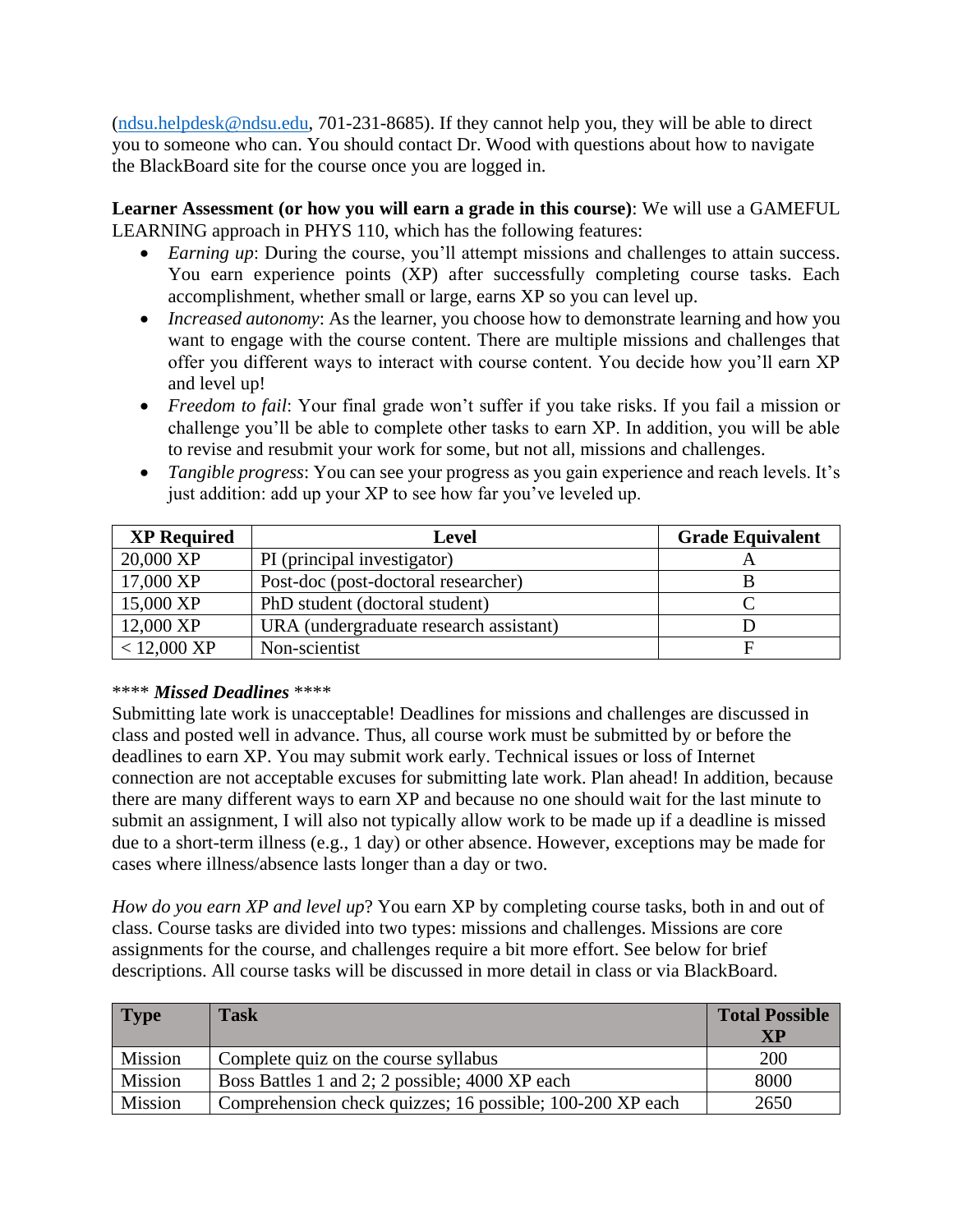| Mission   | End-of-class retrieval practice; 20 possible, 200 XP each | 4000       |
|-----------|-----------------------------------------------------------|------------|
| Mission   | <b>Final Boss Battle</b>                                  | 4000       |
| Challenge | Drop-in help; 10 possible, 250 XP each                    | 2500       |
| Challenge | Cengage Webassign HW; 18 possible, 120 XP each            | 2160       |
| Challenge | Science in Media Project                                  | 5000       |
| Challenge | Design Your Own (Science) Adventure; $2,000 - 5,000$      | <b>TBD</b> |
|           | depending on task                                         |            |
|           | Total XP:                                                 | 28,510     |

## *Mission Descriptions*

Brief descriptions of each mission are provided below. Details for each mission will be discussed during class and/or provided on BlackBoard.

#### **Course Syllabus Quiz (200 XP)**

Complete the quiz on the syllabus available on the Syllabus page of the BlackBoard site for this course. You may re-take this quiz as often as you like, but you must eventually get every question correct to pass the course.

**Deadline:** Midnight on Friday, August 28.

**Boss Battles (or tests of knowledge and skills) (8,000 XP – 4,000 each, 2 possible)**

Demonstrate understanding of core astronomy principles and quantitative reasoning skills. These will be administered via BlackBoard and you have just one attempt. You may attempt the Boss Battle at any time during the 24-hour period of the day of the Boss Battle. You may use your textbook, course lecture materials, and your own notes, but you may not consult/communicate with a living person during the test. Boss Battle 1 will take place on October 15 and Boss Battle 2 on December 3. We will not have a class meeting on those days and you will have from 12:01 AM until 11:59 PM on the test date to take the exam.

**Comprehension check quizzes (2650 XP - 16 possible, 100-200 XP each)**

Each week you will take a quiz designed to test your comprehension of the reading/lecture material for that week. The comprehension check for each week can be found by clicking on Course Content and then the link for that week. Typically, the quiz for a given week will be made available on BlackBoard the week before it is due, and must be completed by 5:00 PM on Friday of the week it is due. Although you have until the end of the week to complete the quiz, it is highly recommended that you get in the habit of reading the relevant chapter(s), viewing the lecture videos, and attempting the quiz before class meets on Tuesday of the week it is due. This is to help you prepare for any in-class activities. You will be able to attempt each quiz two times and your highest score will be recorded. Each quiz will have between 10 and 20 questions worth 10 XP apiece.

## **End-of-class retrieval practice (4000 XP, 20 possible, 200 XP each)**

At the end of each of 20 class periods throughout the semester, the instructor will pose one or more question for you to answer in the last 5-10 minutes of the class. Those attending class live will write their answer(s) on a sheet of paper and hand it in to the TA. Those attending class on-line synchronously will send their answer to the instructor via e-mail within a few minutes of the end of class. Those who must participate in the class on-line asynchronously will need to submit their answer(s) via e-mail immediately on completion of viewing the video of the class session.

**Final Boss Battle (4000 XP)**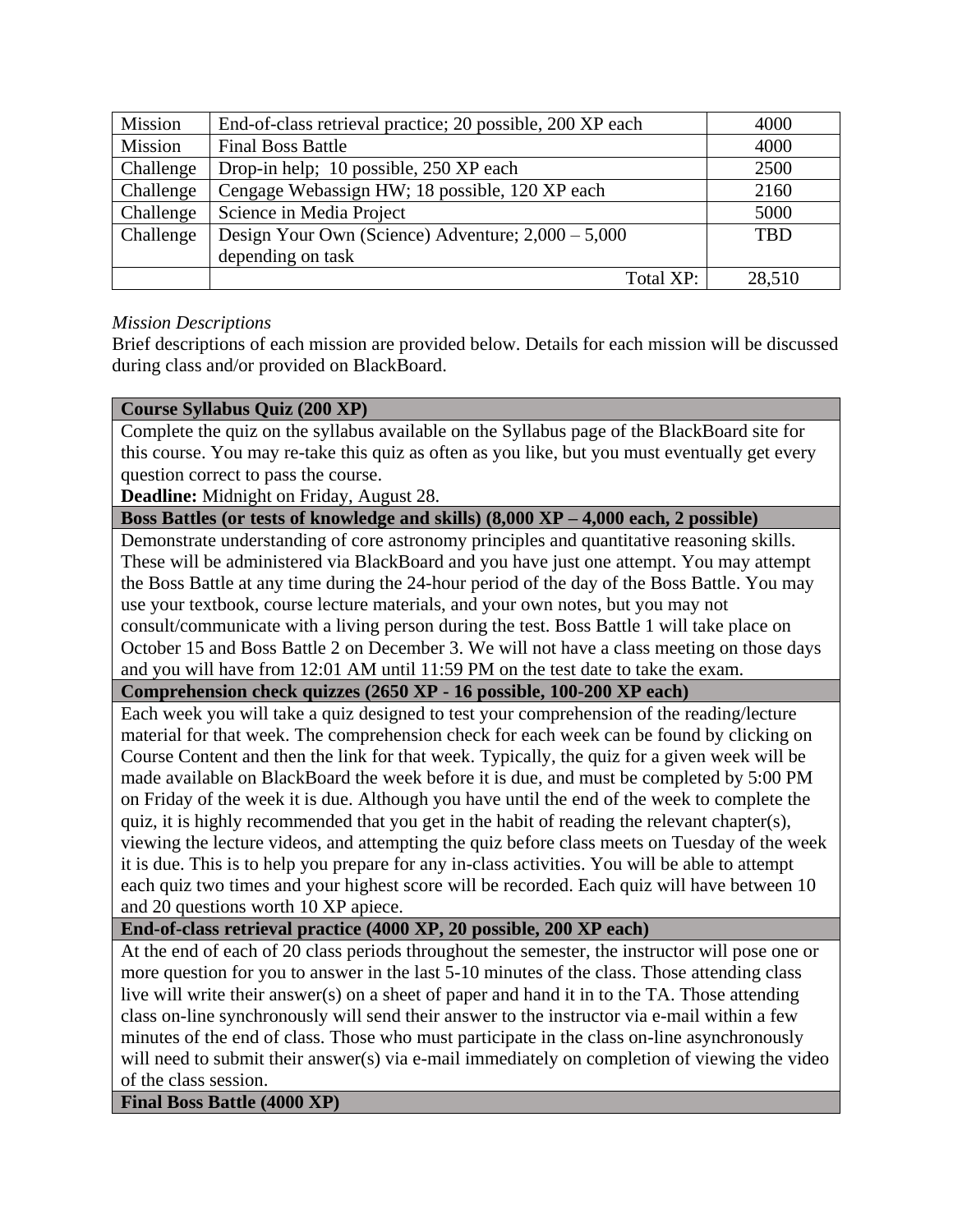This is a test similar to Boss Battles 1 and 2 in that it will be administered via Black Board over a 24-hour period on the day scheduled for the final exam for this course. Approximately 2/3 of the exam will be cumulative (i.e., cover material covered in Boss Battles 1 and 2) and 1/3 will cover material since Boss Battle 3.

# *Challenge Descriptions*

Brief descriptions of each challenge are provided below. Details for each challenge will be discussed in class and/or detailed descriptions will be provided on BlackBoard.

## **Drop-in help (2500 XP - 10 possible, 250 XP each)**

Work with Dr. Wood (remotely) during his published office hours (see above) or via appointment to review course content. You are encouraged to do this whenever you have questions or need a little assistance understanding the material, but you can only receive credit for 10 of these "visits". To gain credit for these sessions, you must have a substantial interaction and make sure that Dr. Wood records your name. Simply showing up for office hours and listening to other students ask questions will not be sufficient to earn the points.

**Cengage Webassign Homework (2160 XP - 18 possible, 120 XP each)**

Along with your purchase of the e-text, you will have access to other learning materials on the Cengage website for the text. This includes practice HW questions and problems. Each book chapter has a set of HW that contains 12 questions. Because there are two weeks in which we cover two chapters, there are two weeks that will have two sets of homework. You will have two attempts to do each HW assignment and these assignments must be completed by midnight on the Friday of the corresponding week.

**Science in the Media Project (5000 XP)**

You will evaluate a scientific news article dealing with astronomy that has been published in the mainstream media and compare it to the original scientific research article.

**Deadline**: This project consists of multiple steps, and each step will have a separate due date. See BlackBoard for dates.

## **Design Your Own (Science) Adventure (2,000 – 5,000 depending on task)**

Design your own project that aligns with the goals of the course. Dr. Wood must approve the scope of the project BEFORE you begin working on it.

## **Professionalism:**

As a future professional, you should work to develop your **professionalism** while in college. Professionalism doesn't just happen; you must work on it. The "**5 Ps**" are helpful for guiding your professional growth:

- 1) **Be prompt**. I expect students to arrive on time to class (whether live or synchronous online) and submit work by the deadlines. Late work will generally not be accepted except in extenuating circumstances.
- 2) **Be present**. I expect student to NOT be distracted by devices and others during live class. If participating on-line, make sure your microphone is muted unless you are actually speaking and try as much as possible to participate from a location as free from distractions as possible (although I realize that this might not be possible in every case).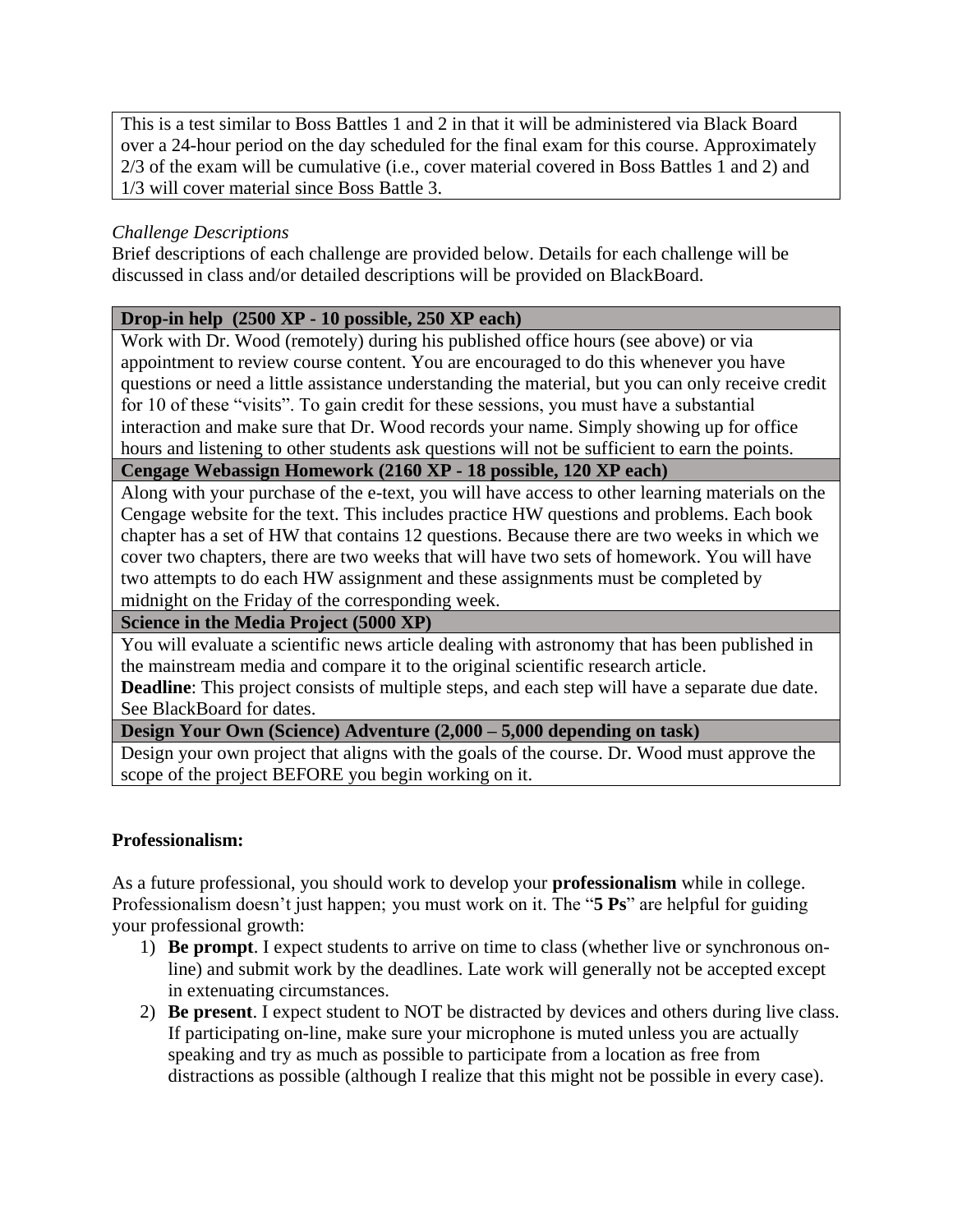- 3) **Be persistent**. I expect students to persevere when the work becomes challenging and to seek out strategies to assist them in overcoming difficulties.
- 4) **Be personable**. I expect students to actively and respectfully engage with each other and me.
- 5) **Be principled**. I expect students to exhibit strong character, respect for others, and honesty at all times.

**Attendance**: According to NDSU Policy 333 [\(https://www.ndsu.edu/fileadmin/policy/333.pdf\)](https://www.ndsu.edu/fileadmin/policy/333.pdf), attendance in classes (either in-person or virtually) is expected and important. Plan to attend every class session live or on-line synchronously and participate actively (see section on professionalism above). It is not entirely possible to make up many of the experiences missed in the live or synchronous classroom. It is understood that in the current circumstances of life with COVID-19 it may not always be possible to participate live or synchronously on-line, which is why the asynchronous option is also available. Again, it is important to attend live or on-line synchronous sessions whenever possible. Be proactive when communicating absences and contact Dr. Wood if you have concerns about attendance.

#### **COVID-19 Issues**:

#### Face-covering requirement

NDSU requires students and faculty to wear face coverings in classrooms. Wearing face coverings helps reduce the risk to others in case you are infected but do not have symptoms. The Dean of Students will be notified of non-compliant students. Individuals not wearing appropriate face coverings will be asked to leave the classroom. Students who need accommodation due to disability or who have accessibility considerations should contact Disability Services at 701-231-8463.

#### Well-being Resources on Campus and in the Community

As a member of the NDSU community, resources are available for you should you need help in dealing with adverse reactions to things happening in the world today. A variety of resources are listed below:

For students on campus and remotely (telehealth): Counseling Services: 701-231-7671 Disability Services: 701-231-8463 Student Health Service: 701-231-7331

In a crisis or emergency situation: Call University Police: 701-231-8998 Call 911 Go to a Hospital Emergency Room Go to Prairie St. Johns for a Needs Assessment: 701-476-721 (510 4th St. S.) Call the FirstLink Help Line: 1-800-273- TALK (8255) or 2-1-1 Call Rape and Abuse Crisis Center: 701-293-7273